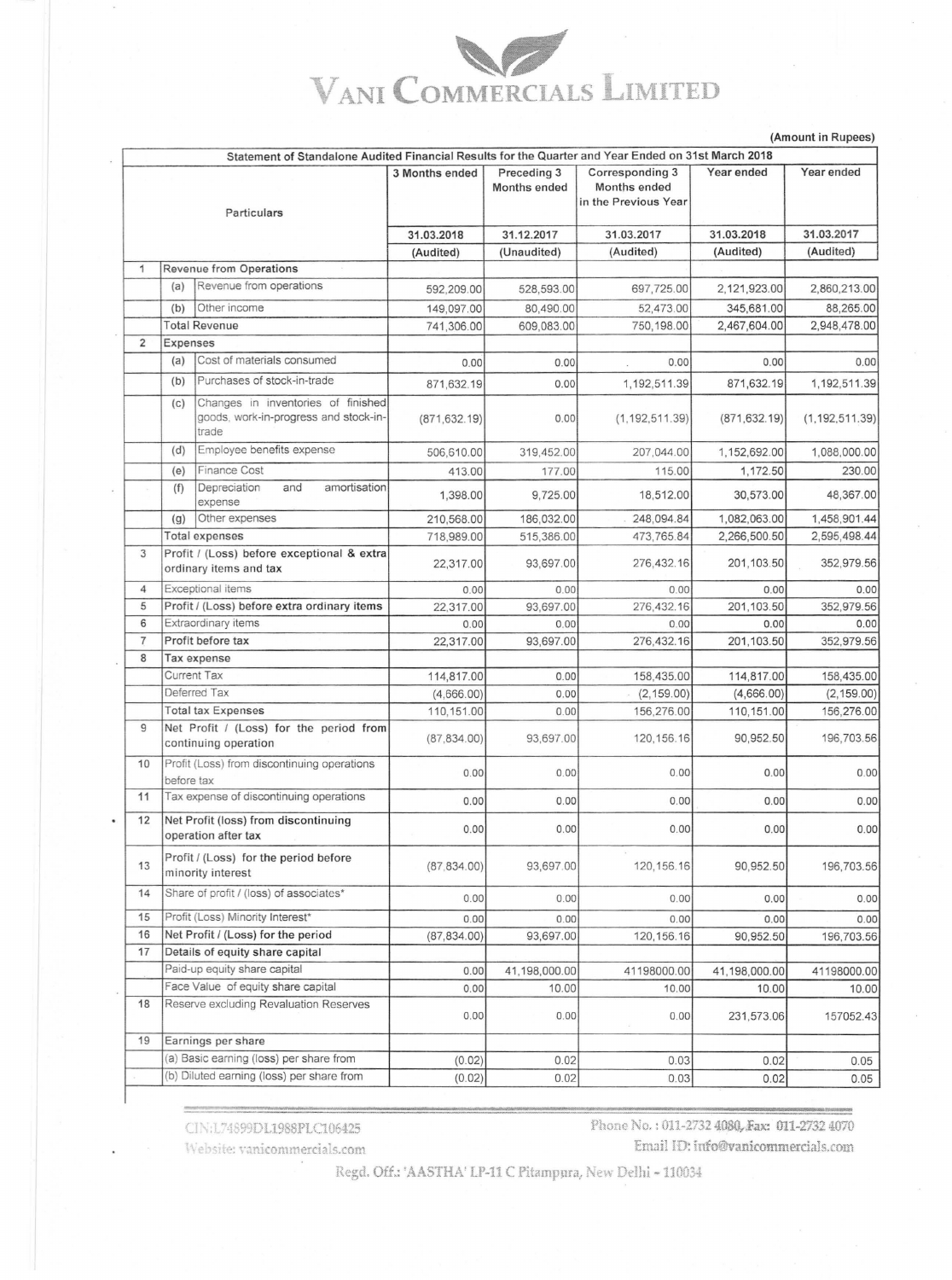·Applicable in case of consolidated results

Notes:

- The above financial results have been reviewed by the Audit Committee and approved by the Board of Directors of the Company at the meeting  $\mathbf{1}$ held on 30th May 2018
- 2 The figures for the quarter ended 31st March, 2018 are the balancing figures between audited figures in respect of full financial year and the published year to date figures upto the third quarter of the current financial year.
- 3 Previous year's/period's figures have been regrouped / rearranged, wherever required

**By order of the Board For Vani Commercials Limited** 

By order of the Board<br>For Vani Commercials Limited<br>Neha Ashish Karia<br>Managing Director

**Managing Director** 

Place: New Delhi Date: 30th May 2018